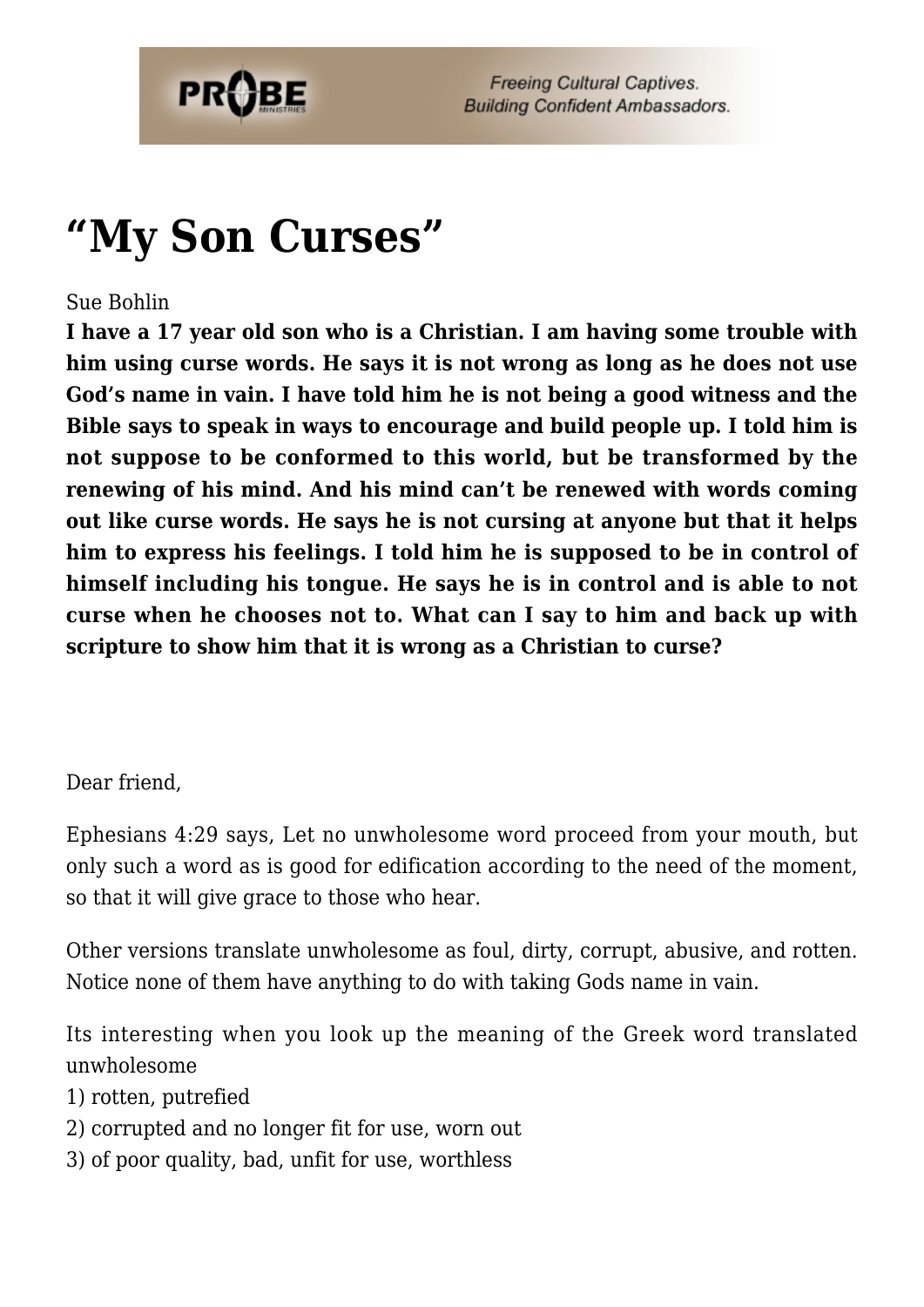

These all describe cursing, which has been rightfully called words used by angry people with stunted vocabularies.

You can offer all this to your son, but I think that as a parent, your power comes from providing him with the motivation to control his tongue like he says he can (and you KNOW he can!)like losing privileges when he loses control. You are the gatekeeper of the perks and privileges of living in your home, and you can encourage him to develop his self-control and character by choosing not to curse. Of course, the way to change is to displace the unwanted behavior with a new one, so be prepared to provide him with alternative words and phrases. You might even give him the assignment of Googling the phrase alternatives to cursing (after you do it first, so you know what hell encounter).

Hope this helps!

Sue Bohlin Probe Ministries

2005 Probe Ministries

# **[A Return to Modesty](https://probe.org/a-return-to-modesty/)**

Todd Kappelman

### **The Loss of the Virtue of Modesty**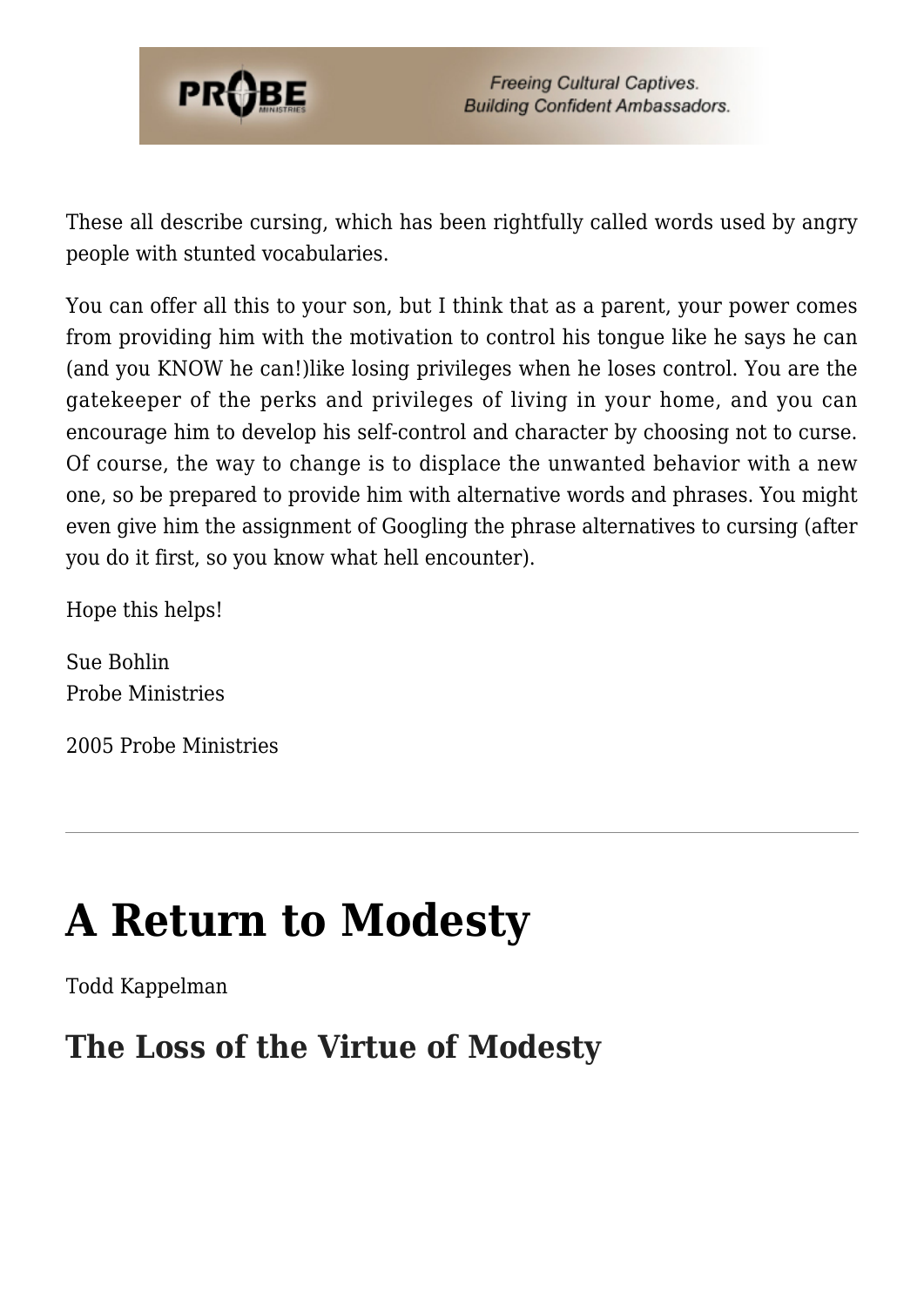



This article is an examination of Wendy Shalit's book *A Return to Modesty: Discovering the Lost Virtue*. The book was written in 1999 and addressed to her "parents, and anyone who has ever been ashamed of anything." *A Return to Modesty* is an examination of public and personal attitudes toward the problems faced by young women at the end of the twentieth century, and the beginning of the twenty-first.

Shalit's starting point is the change from a healthy modesty toward sexual experience to a sheer embarrassment at the lack of experience. Her book is not a call to a prudish, Victorian sexuality, but a reminder of the value inherent in female modesty and the rewards for those who wait until marriage to become sexually active. Arguing against a culture which systematically attempts to rid us of our romantic hopes and natural embarrassments, Shalit offers young women an open invitation to cultivate one of the most feminine of all virtues, and to do so without shame or regret.

*A Return to Modesty* is divided into three parts: the first concerns our present view of sexual modesty and the problems with this view. The second section surveys the intellectual battles which led to our present situation. And the third is a look at women who are saying "no" to contemporary values and returning to an earlier conception of modesty.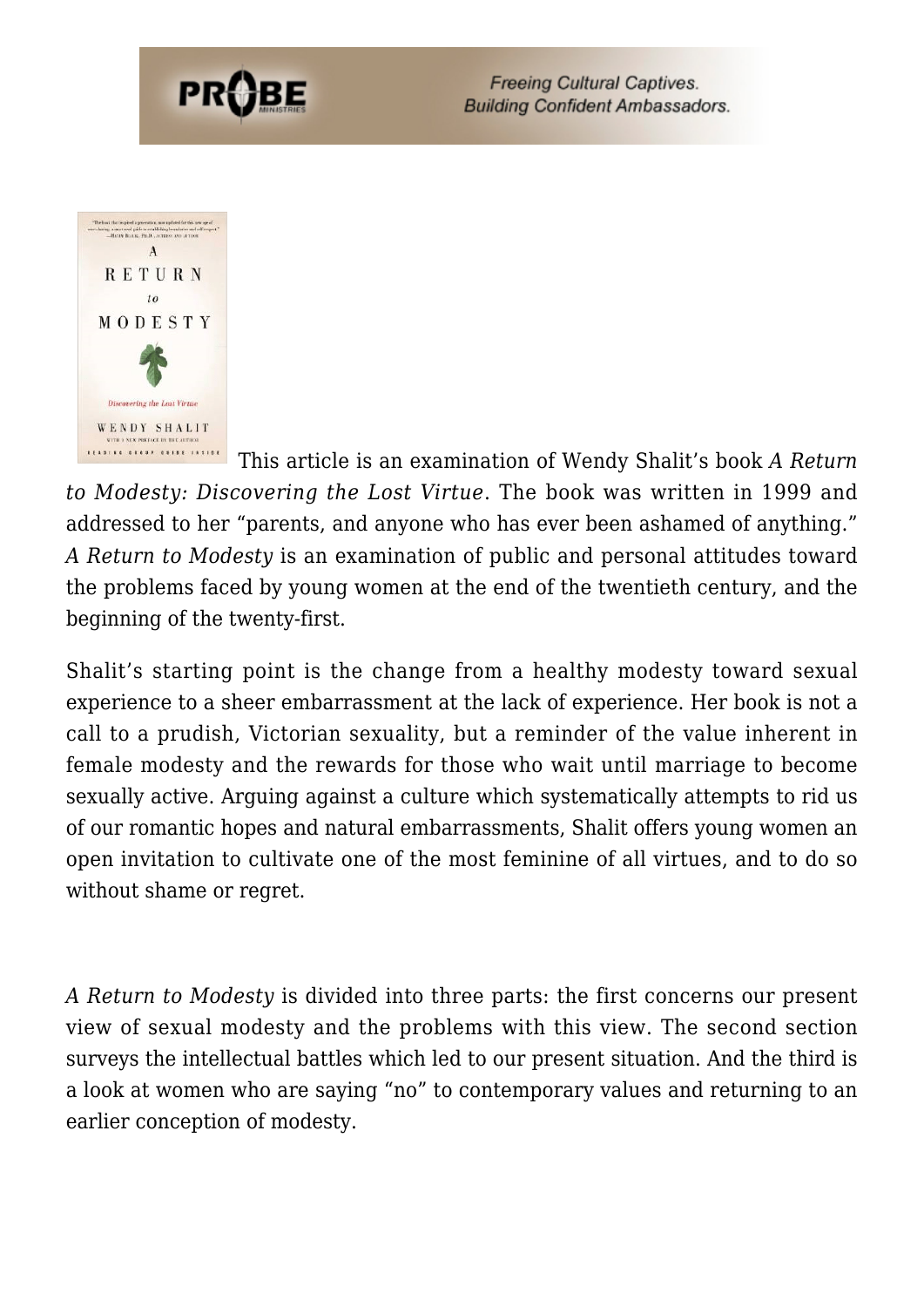

*The War on Embarrassment*, the title of the first chapter, looks at the early and middle '80s when sex education in grade schools was beginning to become more commonplace in the United States. Young girls ten and eleven years of age sat in mixed company as instructors discussed the particulars of intercourse, venereal disease, and birth control. The result, argues Shalit, is that subjects that had been discussed privately among the separate genders are brought into the open in such a way that all modesty is systematically removed. Preteen girls are taught to be ashamed if they are embarrassed, and embarrassed if they are ashamed. The ensuing confusion leads to a schizophrenic approach to sexuality which will follow the young girl through puberty and into young womanhood.

The impact of this early exposure to sexuality is discussed in the second chapter, *Postmodern Sexual Etiquette.* Here the modern dating scene is shown to be a direct revolt against the supposedly debilitating sexual disease of Puritanism and the Judeo-Christian ethic.  $\{1\}$  The traditional maturation cycle of courtship, love, and marriage has been replaced by a sequence of hook-ups, dumpings, and postdumping checkups. The result, which we will discuss, has been that women are generally disrespected, trivialized, and abused in ways that should concern us all.

# **The Normalization of Pornography**

As we continue our examination of modesty, I would like to cover the statistical fallout from our behavior during the last half of the century.

Stalking, rape, and harassment of women in the work place and at home all increased dramatically during the latter part of the twentieth century. But nothing is as alarming an indicator, says Shalit, as the "normalization of pornography." $\{2\}$  The contemporary debate is little more than a "ping-pong" game over censorship with feminists and conservatives crying "yes," and the civil libertarians volleying back "no." What is missing is the realization of how our views of pornography have shifted and a recognition of the impact that this has on the lives of ordinary men and women. $\{3\}$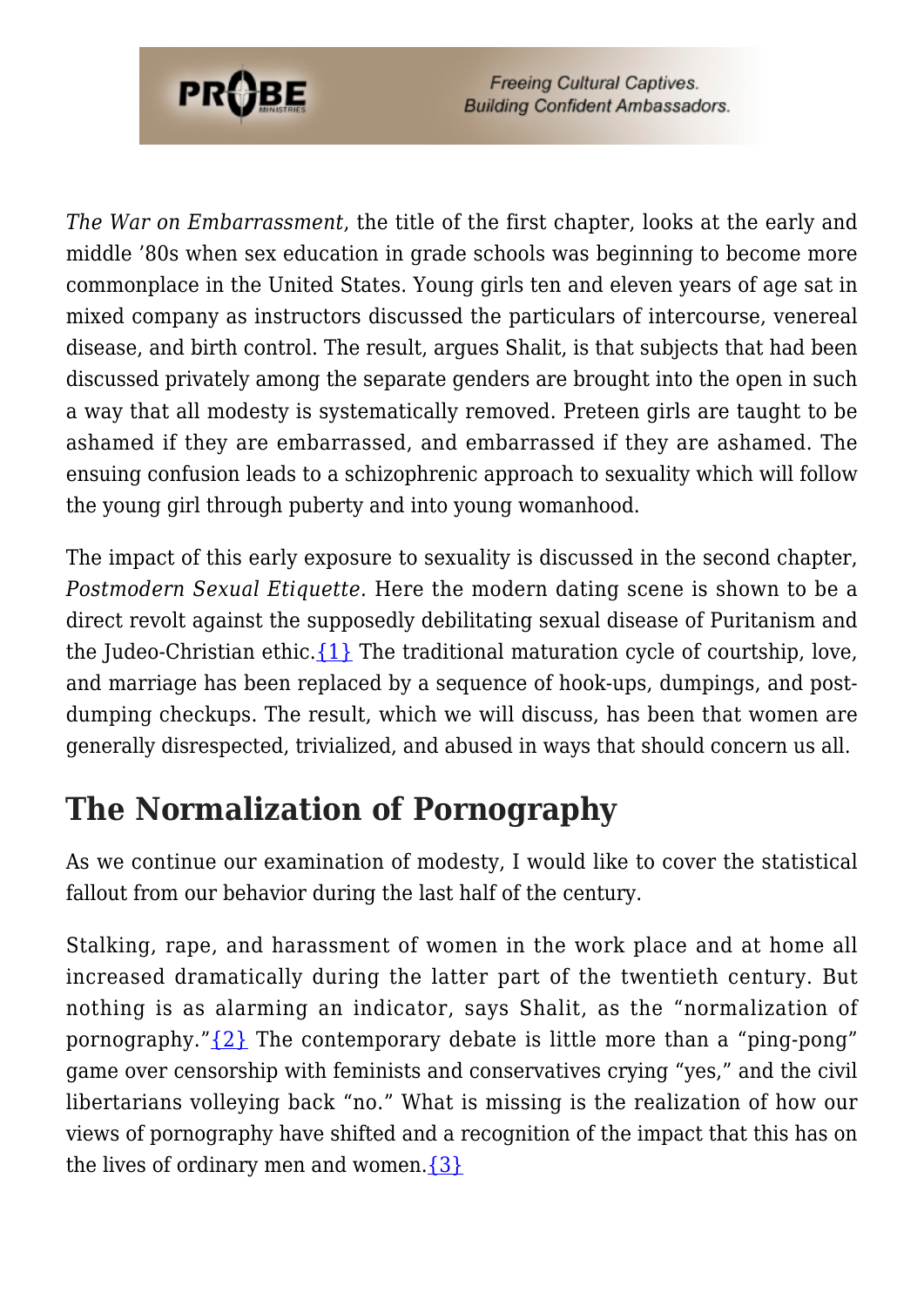

One indicator of our growing acceptance of recreational pornography is the increase in strip clubs in the past decade, up over 100 percent from 1992. Strippers have become a kind of cultural wallpaper, and are present to such an extent that they are no longer shocking. $\{4\}$  Women who object to their husbands and boyfriends looking at porn are accused of being prudish and full of hang-ups. The result has been a plethora of diseases and disorders as women attempt to look like the airbrushed super models seen in magazines and film.

A young woman named Jennifer Silver was concerned that her boyfriend was reading *Playboy* magazine, but she and her friends were reluctant to say anything which would make them seem prudish or un-cool. In a porn-friendly culture Miss Silver's opinion was only valued if it was sympathetic to the norm. She said in an article to *Mademoiselle* magazine:

*The real reason I hated Playboy was that the models established a standard I could never attain without the help of implants, a personal trainer, soft lighting, a squad of makeup artists and hairdressers, and airbrushing. It's a standard that equates sexuality with youth and beauty. I didn't want my boyfriend buying into Playboy's definition of sexuality[.{5}](#page-8-4)*

Her boyfriend discontinued his reading in light of Miss Silver's observations, but many men, even Christian men, do not see the harm in this kind of indulgent and sinful behavior.

It is not enough to say we want to return to a more modest culture; we must actively strive to create such a culture. If women are ever going to be able to be modest, men will have to value that modesty, and one way to do so is by allowing women to be who they are and not place impossible demands on them.

# **The Intellectual Landscape**

In part two of her book Shalit takes aim at the intellectual battles which have led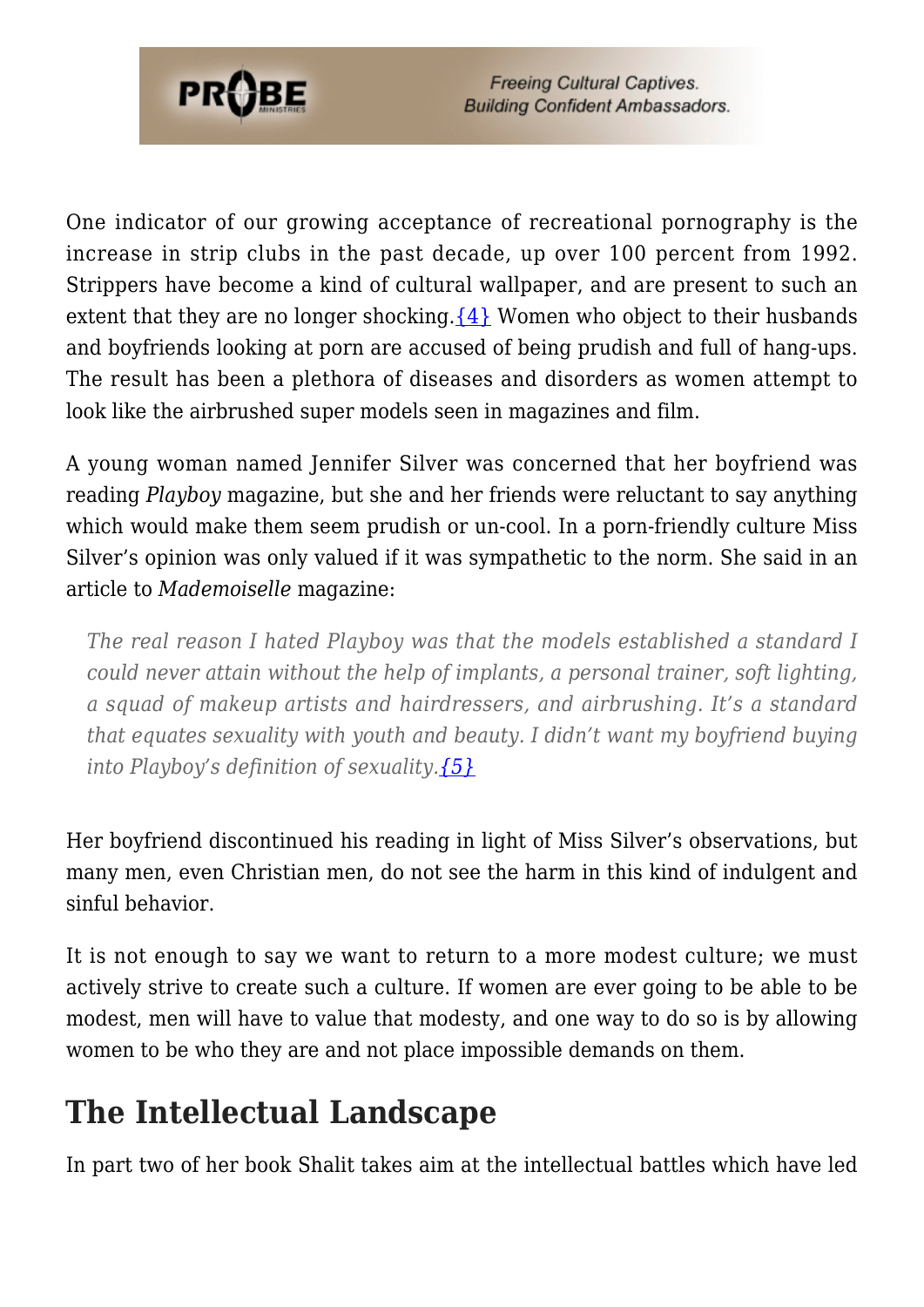

to the present crises in virtue. Under the guise of "being comfortable with our bodies," our universities, advertising companies, and even fellow Christians have urged women in the last half century to "let it all hang out." Indicative of this attitude is a quote from *Bazaar,* a leading women's magazine, in response to a cover which offended some readers:

*The barely revealed breast on our August cover wasn't meant to offend. It was meant to celebrate the beauty of the female form. Bazaar believes that women should feel comfortable with their bodies.*

The response to this reader's letter was in effect saying that, if one should choose to be modest, then it is a reflection of not being "comfortable with one's body." The result is that we've become so comfortable with the body that people feel free to dress immodestly from the beach to the grocery store.

Shalit continues her examination of the intellectual landscape of modesty with a glimmer of hope based on nation-wide surveys in some of the most prominent women's magazines. Her findings are that 49 percent of women wish they had slept with fewer men, and the happiest women were those who had the fewest partners.  $\{6\}$  In addition to these observations, one could add that the same women's magazines that frequently advocate a more progressive and immodest lifestyle are also full of the confessions of women who have low self-esteem and feel that they are ugly and do not measure up to an increasingly critical society.

Following the statistical surveys, Shalit examines the idea of "male obligation." In an unusual turn she says that it is difficult to expect men to be honorable. Many women send messages that men are no longer expected to behave like gentlemen. $\{7\}$  The short skirts, plunging necklines, and pouty lips so popular today are an invitation for men to stare at and perceive women as objects. The honor women want from men, argues Shalit, begins with the signals that women send. Those interested in a clear guide to a return to modesty, in their own lives or that of their friends and daughters, will find such a guide in Shalit's book *A*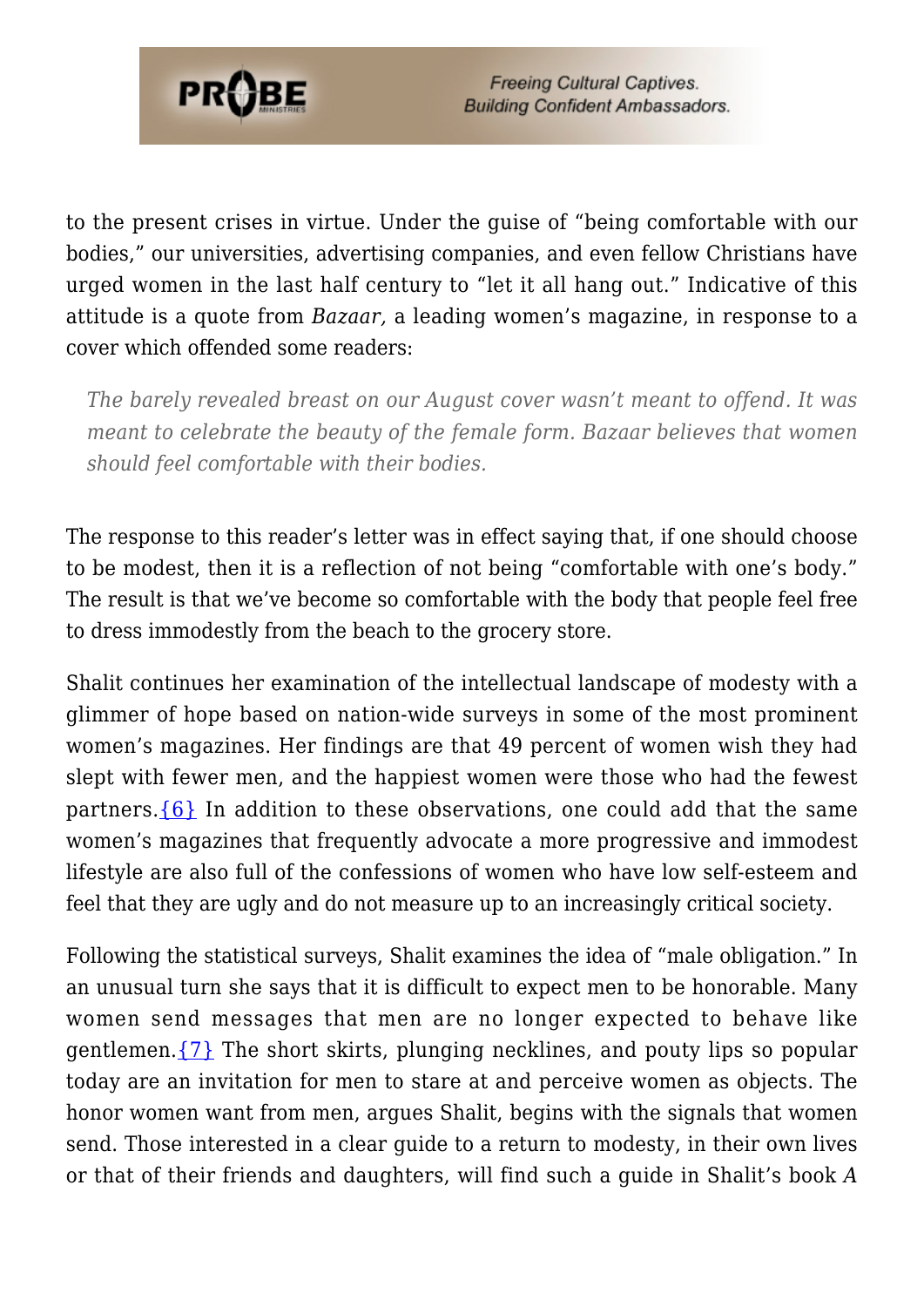

*Return to Modesty.*

### **Modest Dress**

In an effort to find a way back to a more modest approach to sexuality, Shalit turns to some themes common in most religions. First she makes the observation that there is almost unanimous agreement among religions that modesty is inextricably linked to holiness.  $\{8\}$  In the first of several examples, Shalit quotes Christ's admonition: "Blessed is he that watcheth, and keepeth his garments, lest he walk naked and then see his shame." ${9}$  After this she recalls the occasion when Moses covers his face, and is afraid to look upon God. Finally, she considers the account of Isaiah when he sees the fiery angels surrounding the throne of God, and four of the six angels' wings are not functional because they are used to cover their feet. The rationale, says Shalit, is that in the presence of the Holy One, they should cover themselves.

In the section titled *The Return to Modest Dress,* Shalit documents the changing trends in women's dress. She discusses how women who have rebelled against the immodest dress characterized by spandex, push-up bras, and bikinis have found a new self-respect they never knew was available. In addition to this, these same women have found that they are attracting the kind of men they really desire as opposed to men who approach them for their outward beauty alone.

There is a difficulty for young women who choose to be a part of the counterculture of modesty Shalit is advocating. We live in a time when the loss of one's virginity is considered a right of passage into maturity. Young women who choose to hold on to their virginity are often ostracized by other girls who wish to have partners in their loss. The result is that one must frequently choose between the loss of innocence, or the loss of fellowship with one's peers. This is a tragic choice to ask of a young, teenage girl who desperately wants to be accepted.

The problem is not confined to young women alone, but is played out among more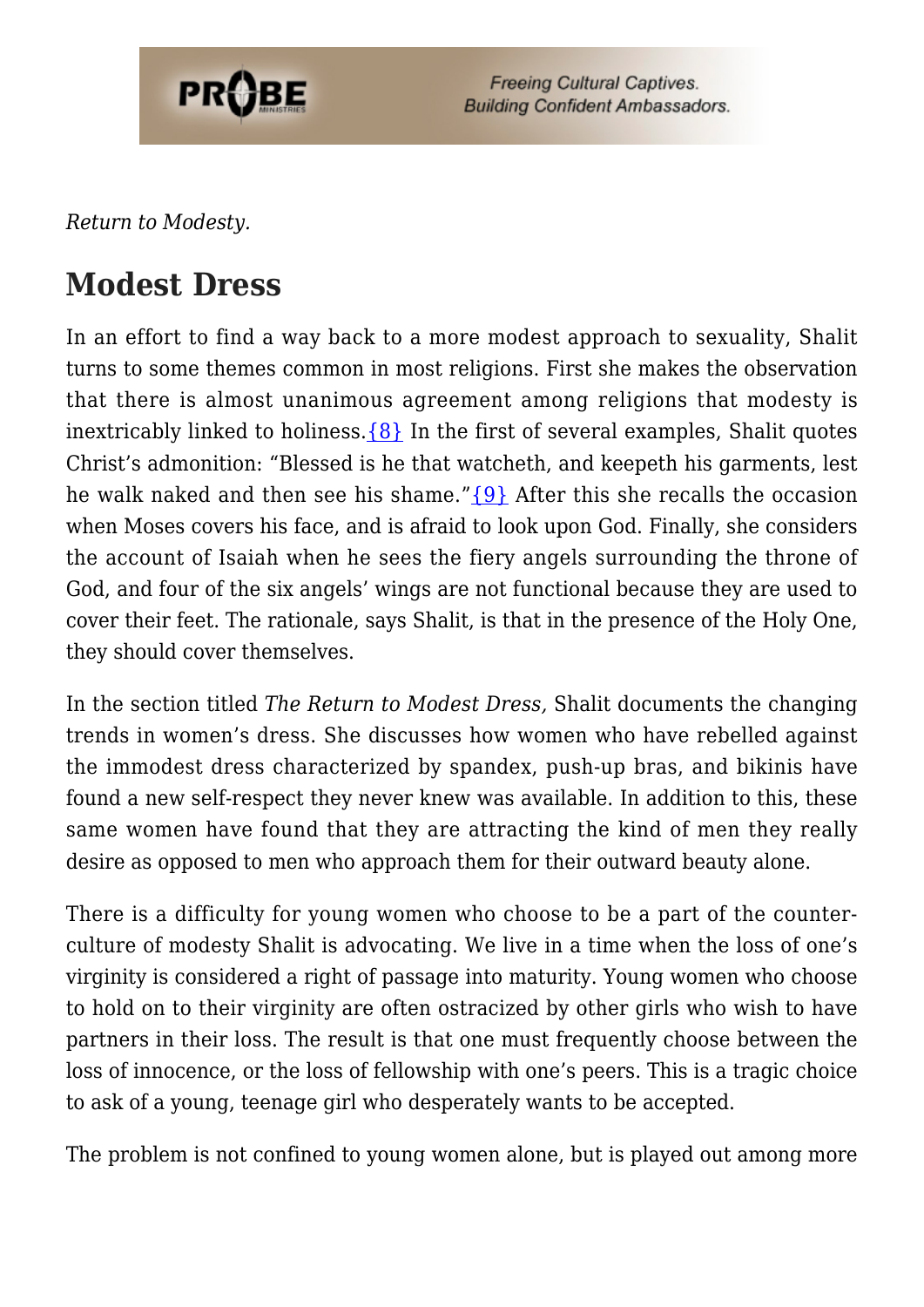

adult women with the same dire consequences. Men no longer have to marry a woman to get them to sleep with them and the result has been a growing hostility toward the institution of marriage. $\{10\}$  The power to say "no" that women once collectively possessed, has been surrendered to the point that it is very difficult to reclaim. Shalit's book shows the way out of a dark forest of our own making.

## **How To Get There**

"Loss of innocence is nothing new," writes Shalit, "but it is our assumption that there is now nothing to lose." $\{11\}$  We frequently act as though previous generations have decided that young women need not value their innocence, and we are powerless to resist the pressures of society. However, we are told exactly the opposite throughout the Scriptures. We are told that we can, and must, resist the world. We are told that the individual can choose to behave differently than societal norms. And, we are reminded that the failure to resist the temptations and standards set by secular society is sin.

The first thing we must do in order to return to a more modest society is to believe that it is possible, and to voice our desires for such a return actively. The second thing we must do is realize that cultures differ about what exactly is modest. Shalit cites examples of eighteenth century France where women would not bare their shoulders, Chinese women shy about their feet being exposed, and native women of Madagascar who would "rather die of shame than expose their arms." $\{12\}$ 

Shalit proposes that we listen to the universal instinct within us which has been systematically suppressed. We know that we are naturally shy and sensitive to some things and should sometimes, but not always, cultivate our reservations rather than trying to overcome them. Quoting Francis Benton, Shalit writes:

*Specific rules about modesty change with the styles. Our Victorian ancestors, for instance, would judge us utterly depraved for wearing the modern bathing*